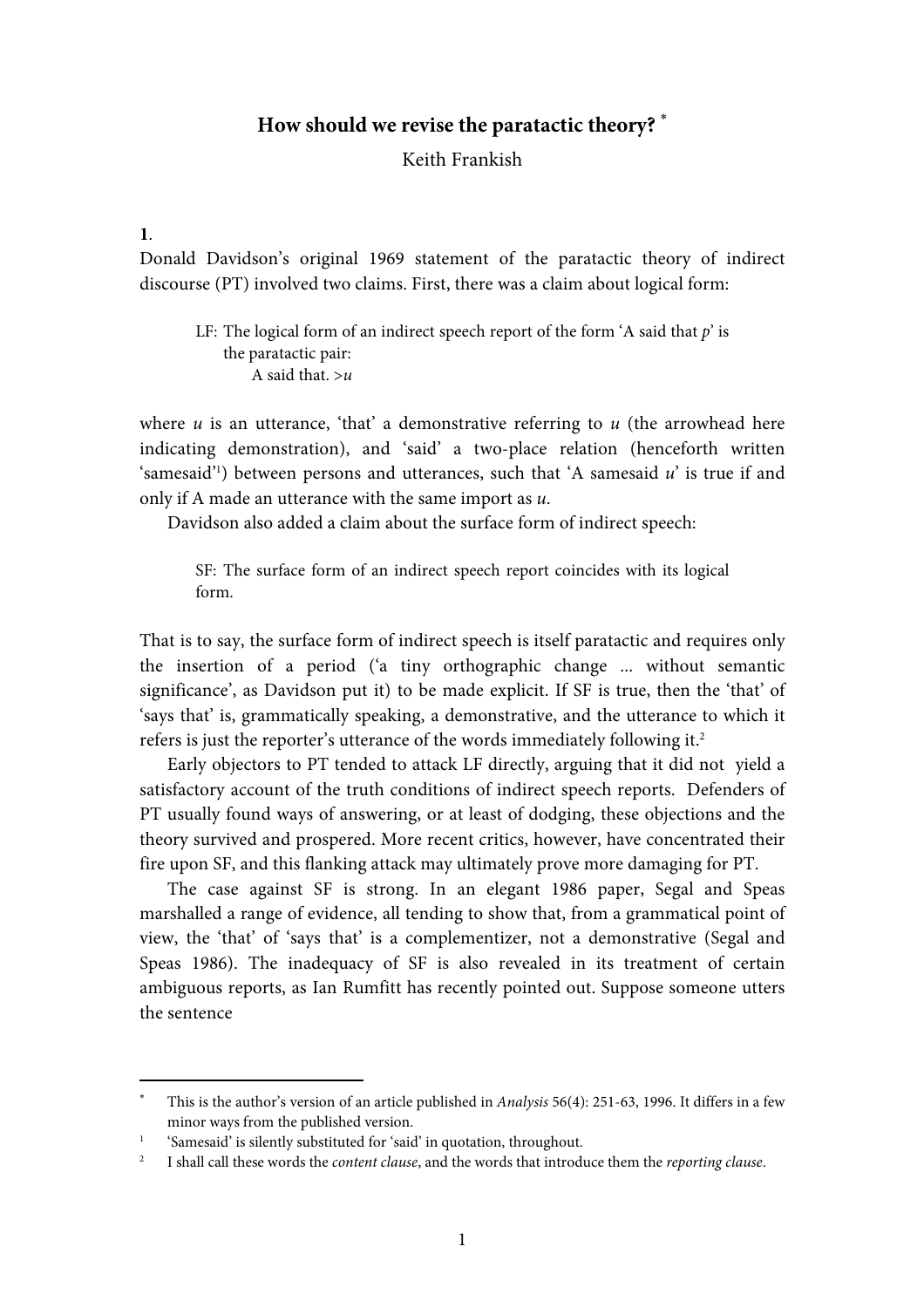(1) John said that someone heard the shooting of the hunters.

(The example is Rumfitt's.) Without a clarifying context, this utterance is ambiguous. (It isn't clear whether the speaker is claiming that John said someone heard the hunters shooting or that John said that someone heard the hunters being shot.) Moreover, since the ambiguity is structural, rather than lexical, it ought to be possible to construct two distinct logical forms for (1), corresponding to the two possible readings of it. But if the logical form of (1) is to be obtained simply by inserting a period, then we will be able to construct just one such form, namely

(2) John samesaid that.  $>u$ 

-

where u denotes the reporter's utterance of the sentence 'Someone heard the shooting of the hunters'. Nor does it seem likely that further analysis of (2) will reveal the required duality of forms. For (2) is itself unambiguous. It says that John said something with the same import as the demonstrated utterance. Of course, since this utterance is itself difficult to interpret, it will not be easy for an audience to determine the truth or falsity of the claim about John. The claim itself, however, contains no ambiguity. If (2) is the unique logical form of (1) then the presence of ambiguity in (1) is mysterious (Rumfitt 1993: 435-6).<sup>3</sup>

 Suppose, then, that SF is false. Can the defender of PT dispense with it and revise the theory in such a way as to require only LF? Ian Rumfitt has recently attempted to do just this (Rumfitt 1993). He begins by recasting the theory in the language of transformational grammar. Transformational theory supposes that the process of interpreting a sentence involves the construction of various mental representations of it, each codifying a different level of structure, and each derived from the others by transformational processes. D-structures represent a sentence's abstract phrase structure, S-structures correspond closely to its ordinary surface structure, and LFstructures make its quantificational form explicit. Rumfitt's proposal is that, while indirect speech is not paratactic at the level of D-structure and S-structure, it assumes a paratactic form at the level of LF-structure. For example, the English sentence 'Galileo said that the earth moves' has the S-structure

(3)  $\left[\frac{S_0}{N}G \text{alileo}\right] [\text{vp}[\text{vsaid}][S \text{t}]\text{Compt}$ hat $\left[\frac{S_1}{N}[\text{pthe earth}][\text{vp}]\text{moves}]\right]$ ].

And Rumfitt's suggestion is that there is a transformation rule (he calls it arboreal fission) which maps this structure onto the LF-structure

(4)  $\left[\frac{S_0}{N}$ Galileo] $\left[\frac{V}{V}$ [ $\frac{V}{N}$ samesaid] $\left[\frac{V}{N}$ pthat]]] > $\frac{S_1}{N}$ [ $\frac{V}{N}$ pthe earth] $\left[\frac{V}{V}$ pmoves]].

<sup>3</sup> Michael Hand has recently drawn attention to two other cases which pose a very similar problem for SF. See Hand 1991.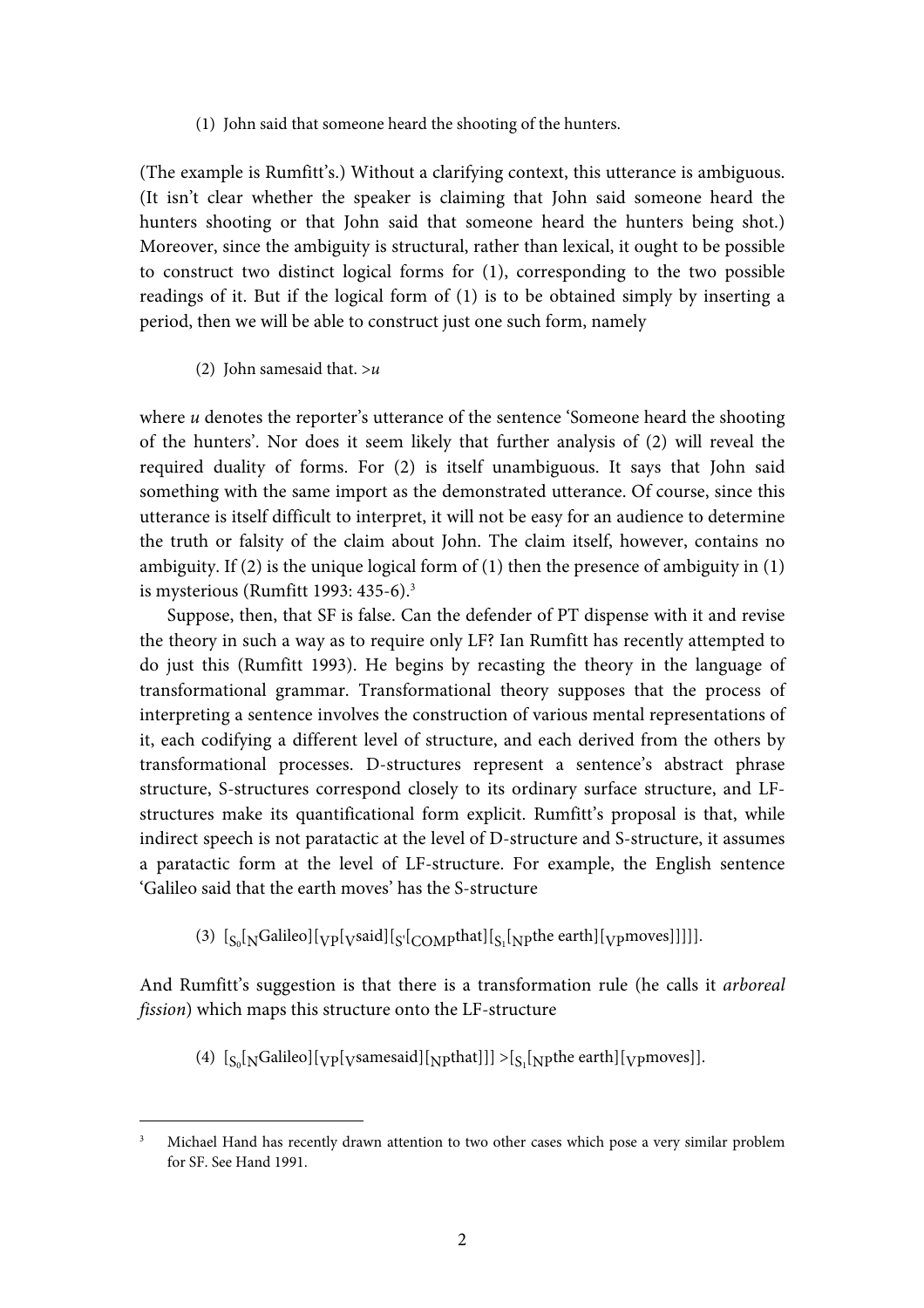The  $S_1$  node becomes the head of a new free-standing tree, the complementizer is deleted and a demonstrative, referring to the new tree, is supplied to complete the VP of the original one. It is merely a coincidence that English uses the same orthographic form for both complementizer and demonstrative.

 This proposal, Rumfitt claims, resolves the problems noted above. It concedes to Segal and Speas that SF is false, while maintaining that PT offers a correct account of the logical form of indirect discourse. Moreover, by detaching SF from LF, it permits the generalization of PT to languages, such as French, in which the surface form of indirect speech does not even appear to be paratactic. Rumfitt also claims that it solves the ambiguity problem. For if the second sentence of a paratactic pair is an LFtree generated by arboreal fission, and if structural ambiguities in content sentences are resolved before fission, then it will be possible to construct distinct LFrepresentations of a structurally ambiguous report. For example, letting  $S_1$  and  $S_2$ stand for LF-representations corresponding respectively to the interpretations 'Someone heard the hunters shooting' and 'Someone heard the hunters being shot', we can read  $(1)$  as either<sup>4</sup>

(5) [John samesaid that]<sub>S</sub> > S<sub>1</sub>

or

(6) [John samesaid that] $_S > S_2$ .

The ambiguity in (1) is now explained as arising from the audience's uncertainty as to which of these readings represents the speaker's intentions (Rumfitt 1993: 437).

## **2.**

 $\overline{a}$ 

Does arboreal fission save PT? There is an immediate problem, as Rumfitt recognizes. For, according to PT, the demonstratum of a paratactic demonstrative is an utterance. But according to Rumfitt's revised version, it appears to be an abstract linguistic type – an LF-structure. And to suppose that the object of the indirect saying relation is a linguistic type is to revert to something like a quotational theory of indirect discourse. Rumfitt rejects such theories, of course, citing the usual reasons (most notably, failure to allow for the existence of context-dependent expressions in content clauses).<sup>5</sup> To remedy the situation, he proposes the following 'somewhat radical step':

We have long been accustomed to the idea that tree-structures such as those labelled by  $S_1$ ' and  $S_2$ ' might *represent* disambiguations of an ambiguous string. What we need to introduce, I think, is the idea that we could also use

<sup>4</sup> Using  $\left[\mathsf{S}\right]_{\mathsf{S}}$  to signify a representation of the LF-structure of the English sentence S.

<sup>5</sup> For an outline of a quotational theory, see Quine 1962: 212. For objections, see Davidson 1969, McDowell 1980.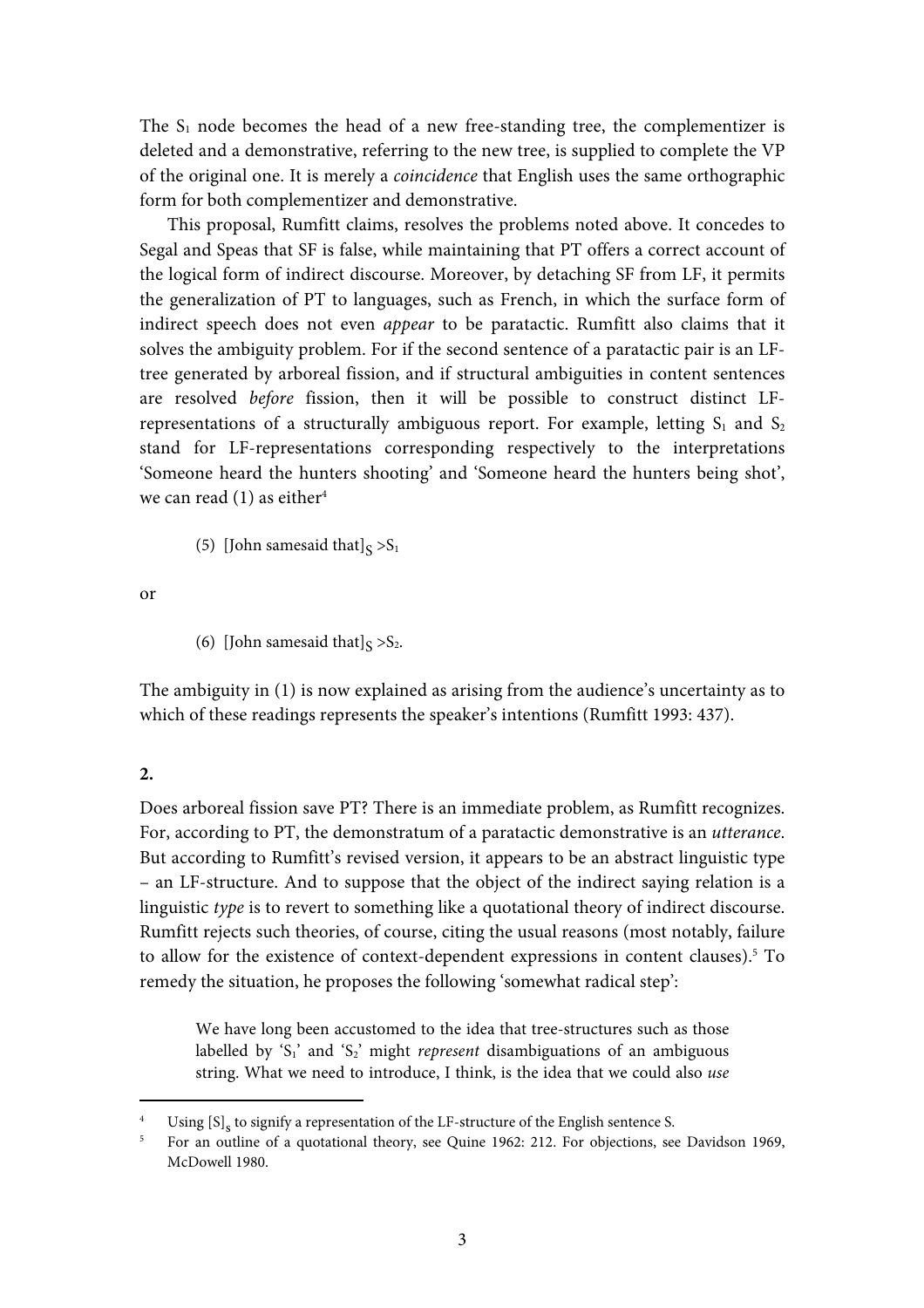such tree-structures to speak unambiguously ... we can imagine that the utterances in question are actually effected by inscribing (or otherwise 'pronouncing') the trees  $S_1$  and  $S_2$ . (1993: 437-8)

Suppose someone utters the sentence 'John said that someone heard the shooting of the hunters', and that we interpret this utterance as an assertion that someone heard the hunters shooting (the interpretation corresponding to LF tree-structure  $S_1$ ). Then, Rumfitt claims, the utterance will be true 'just if John stands in the two-place saying relation to the ensuing utterance of  $S_1'$  (1993: 438).<sup>6</sup>

Now this is somewhat mysterious. It would be natural to say that an utterance  $u$  is an utterance of a linguistic type  $T$  just in case  $u$  consists in the production of a token of type T. So, to identify the referent of a paratactic demonstrative with an utterance of an LF-tree would be to identify it with the production of a token LF-tree (that is, with the act of inscribing a sentence in LF notation or of vocalizing a sentence in some phonetic version of this notation). This seems to be what Rumfitt has in mind when he talks of 'inscribing' or 'pronouncing' LF-trees. But this view looks very unattractive. When and by whom are the demonstrated tokens produced? It cannot be necessary for a speaker actually to employ LF notation in order to make successful indirect speech reports – otherwise virtually all such reports would be unsuccessful. But if reporters themselves do not produce the tokens, who does? And where are these tokens located? Of course, a theorist may produce token LF-trees in the course of specifying the logical form of an indirect speech report. But only in the very rarest of cases will it be to these tokens that the reporter was referring.

 The only remotely plausible option seems to be to say that we are dealing here, not with public inscriptions, but with mental representations, and that the demonstrated 'utterance' is not in fact an overt speech act but a tokening of a mental representation. Suppose that meaningfully asserting the English sentence 'Galileo said that the earth moves' involves, among other things, tokening a mental representation of the LFstructure of the sentence 'The earth moves'. And suppose I now assert that Galileo said that the earth moves. Then the claim will be that my utterance has the LF form

(7) [Galileo samesaid that]<sub>S</sub> > $m_{\rm kf}$ 

-

where  $m_{kf}$  denotes a tokening in my head of a representation of the LF-structure of the sentence 'The earth moves', and 'samesaid' is a two-place relation between a subject A and a token mental representation  $m$  such that 'A samesaid  $m$ ' is true iff A produced an utterance  $u$  such that  $u$  has the same import as  $m$ .

 This story may not be very attractive, and I doubt if it is the one Rumfitt has in mind, but does it work? In particular, does it circumvent the ambiguity trap? Its chances do not look good. Rumfitt, remember, holds that the ambiguity in an utterance such as (1) arises from uncertainty as to the referent of its LF-level

<sup>6</sup> There is a slight terminological problem in Rumfitt's exposition, which I have silently corrected.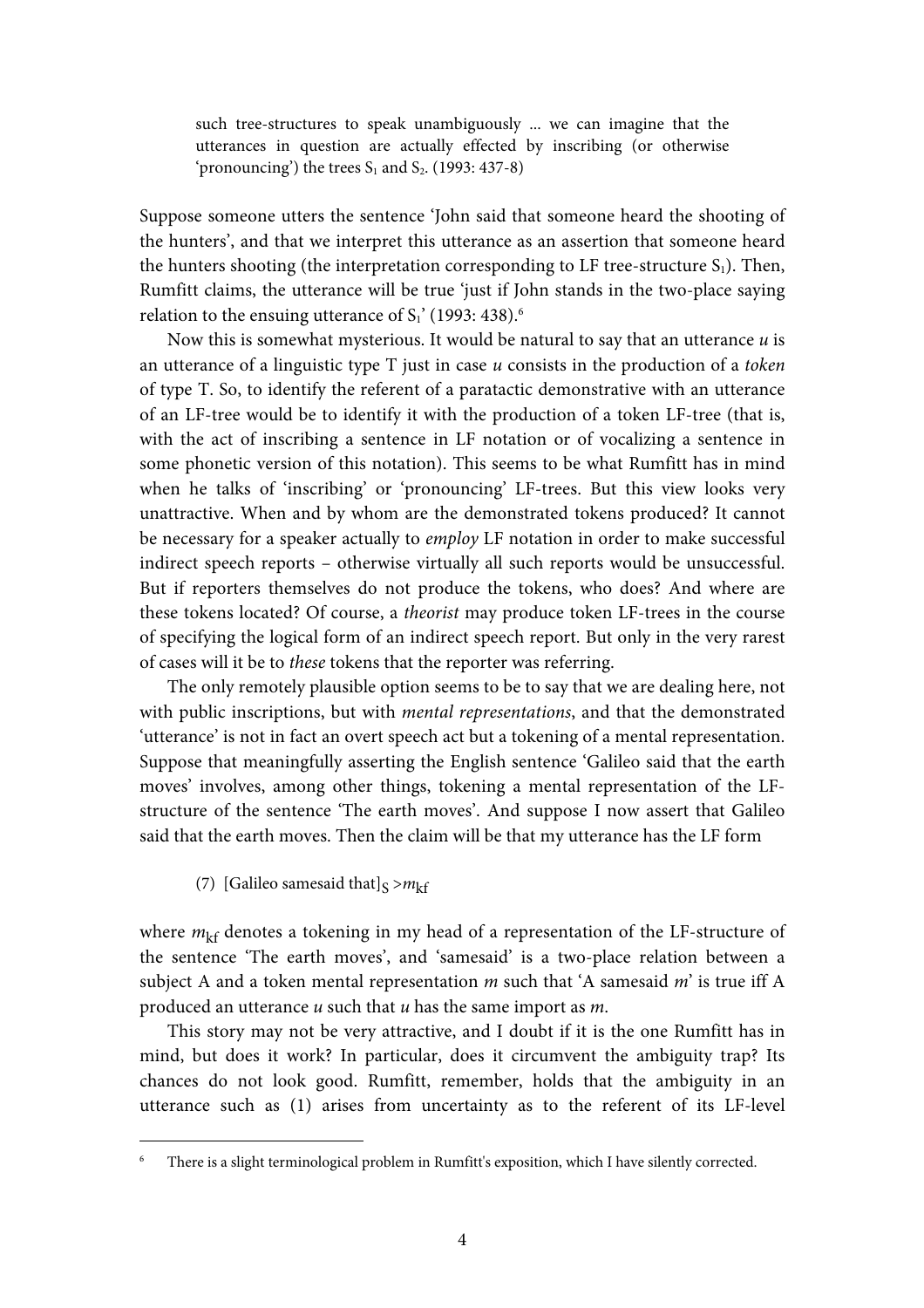demonstrative. But suppose I utter (1), intending to assert that John said that someone heard the hunters shooting. Then, according to the present story, my utterance has the LF form

(8) [John samesaid that]<sub>S</sub> >  $m_{\text{kfl}}$ 

-

where  $m<sub>kf1</sub>$  denotes a tokening in my head of a mental representation of the LF-structure  $S_1$ . And here there is no uncertainty as to the referent of the demonstrative. For there is plainly only one suitable token mental representation available for demonstration – namely, the one tokened in my head in the course of my meaningfully uttering (1). So if my audience takes my utterance to refer to a token mental representation at all, then they will know which one is in question. Of course, there are many things about this token that they will not know. They will not know, for instance, which LF-structure type it is a token of. They will thus be unable to think of it under the same mode of presentation as I think of it. But it is generally agreed that it is not necessary for two speakers to think of an object under the same mode of presentation in order for them to understand each other's demonstrative references to it. (Compare (1) with a case where I secretly look at a playing card, place it face-down on the table, and then, pointing to it, say 'John chose that card'.) Here the paratactic theorist, by insisting that reference to content clauses is demonstrative in character, cuts the ground from under his own feet.

 It might be objected that in the case described my audience would not in fact be able to identify the demonstrated mental token and so would not be able to establish the sort of informational access to it necessary for them to understand my report. But even if this were so, they would still not find my report ambiguous. For, in that case, rather than being uncertain which of two or more objects was the referent of my demonstrative, they would be unable to find any suitable referent for it. (If they could not locate  $m_{\text{kf1}}$ , then it is most unlikely that they would be able to locate any other candidate.<sup>7</sup> ) They would accordingly be unable to assign any determinate interpretation to my report, which would be to them, not ambiguous, but incomprehensible.<sup>8</sup>

 To sum up: Rumfitt claims that (1) is ambiguous because a hearer will be uncertain as to the identity of the referent of the LF-level demonstrative. But such uncertainty will be possible only in cases where there exists a plurality of candidate referents. And if the referent is an utterance, such cases will be very rare.<sup>9</sup> Typically, a

<sup>7</sup> The audience can be expected to know that speakers do not normally token multiple incompatible mental representations of their own utterances, and thus that only one candidate token representation is likely to exist.

<sup>8</sup> This assumes a 'Russellian' view of singular reference. On a non-Russellian view, the lack of a referent would not render the report incomprehensible; but neither would it render it ambiguous.

<sup>9</sup> Of course, we can imagine cases in which there exists a plurality of candidate utterances (at a party, say, where lots of people are talking simultaneously); but we do not want to say that it is only in such cases that an utterance of (1) would be ambiguous.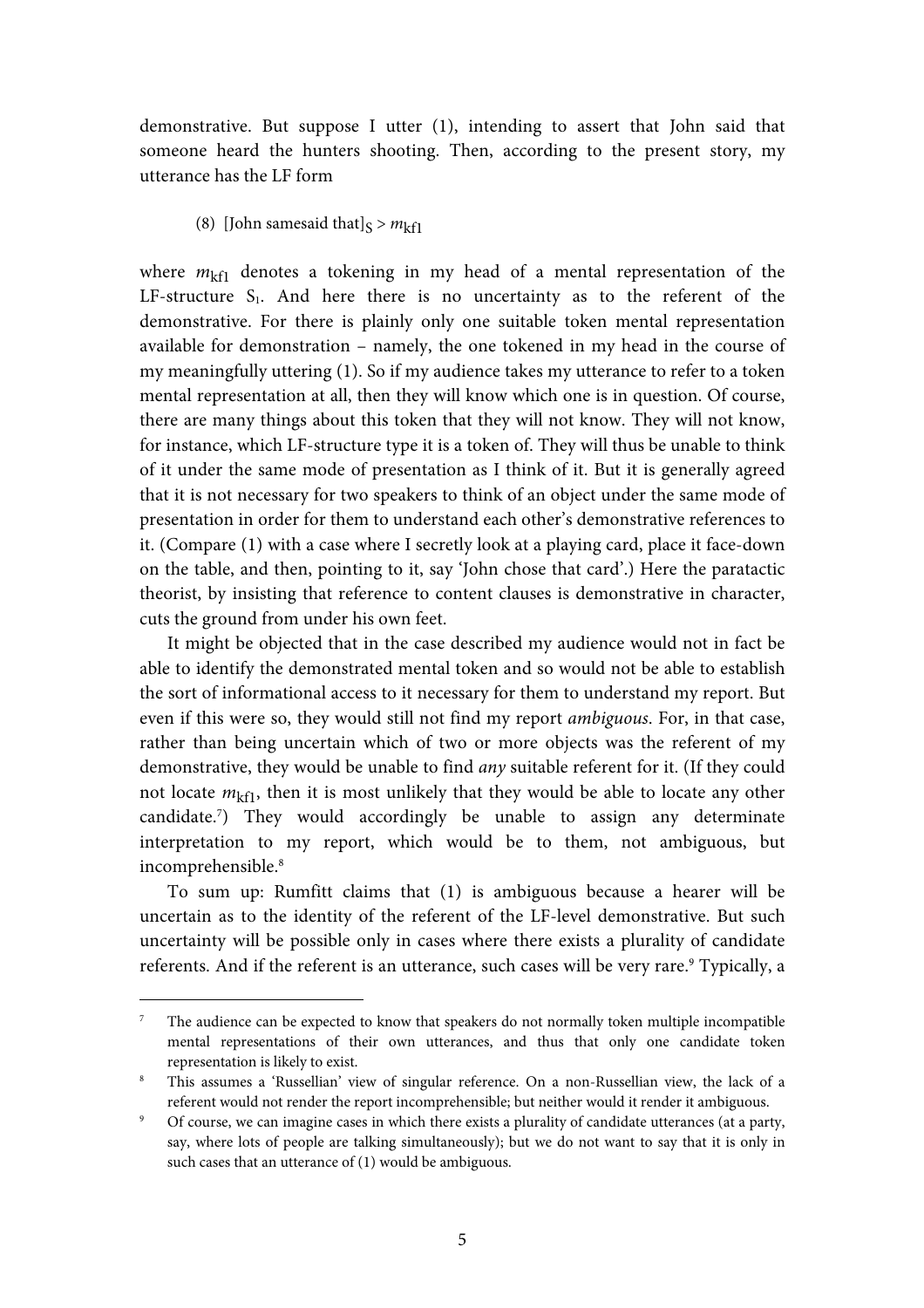hearer will either be able to pick out the correct referent or be unable to pick out any. In neither case will they find the report ambiguous.

 Now it may seem that I have been misrepresenting Rumfitt. For although he does describe the referent of a paratactic demonstrative as an utterance of an LF-tree, he does not ultimately endorse the idea that paratactic demonstratives refer to utterances at all. Instead, he follows McFetridge (1975) in detecting deferred ostension here, similar to that which occurs when we identify a type by demonstrating a token.<sup>10</sup> McFetridge's suggestion (a response to the so-called 'counting problem') is that the 'that' of 'says that' ultimately refers, not to the immediately ensuing utterance, but to the set of utterances bound by that utterance (that is, to the set of utterances which can be indirectly reported by it). McFetridge calls such sets *propositions*.<sup>11</sup>

 This appears to offer an alternative explanation of the ambiguity in reports such as (1). A hearer might find such a report ambiguous, not because they were unable to identify the utterance which was the immediate referent of the LF-level demonstrative, but because they could not identify the proposition which was its ultimate, deferred, referent. The ambiguity might arise from uncertainty as to the course taken by the ostensive act after it had, so to speak, passed through the immediately indicated utterance.

This suggestion is, I think, on the right lines.<sup>12</sup> In its present form, however, it still fails to avoid the ambiguity trap. For a McFetridgean proposition can be identified only indirectly, by indicating an utterance which binds it. So in order for an audience to understand a demonstrative reference to a proposition, they will first have to identify the utterance which binds it. If they are unable to do this, they will find the reference incomprehensible.<sup>13</sup> Moreover, each utterance by definition binds just one proposition (see Rumfitt 1993: 450). So if an audience can correctly identify the binding utterance, then they will able to identify (at least by description) the unique proposition which it binds. In this case they will find the reference unambiguous. The only case in which an audience will remain uncertain as to the identity of demonstrated proposition is one in which there exists a variety of candidate binding utterances. And it was precisely the rarity of such cases that led us to reject the previous proposal.

 Now, it may be objected that I have been working with too impoverished a notion of what an utterance is. An utterance, it might be said, is not just the production of a sentence token, but the production of a sentence token with certain communicative intentions. Suppose I utter (1), and that, as PT claims, the second term of the verb in this sentence refers to my utterance of the content clause. Now (the suggestion might

-

<sup>&</sup>lt;sup>10</sup> The term *deferred ostension* is Quine's, of course; see Quine 1969: 40ff.<br><sup>11</sup> Rumfitt makes a slight modification to McFetridge's account: see note

Rumfitt makes a slight modification to McFetridge's account; see note 16 below.

<sup>&</sup>lt;sup>12</sup> If it is what Rumfitt has in mind, however, then it is odd that he should introduce the idea of uttering of LF-trees at all. For the point of that move was to show how the ambiguity in (1) could arise from uncertainty as to the identity of the utterance that is the immediate object of ostension.

<sup>&</sup>lt;sup>13</sup> Again, I assume a Russellian view of singular reference; see note 8 above.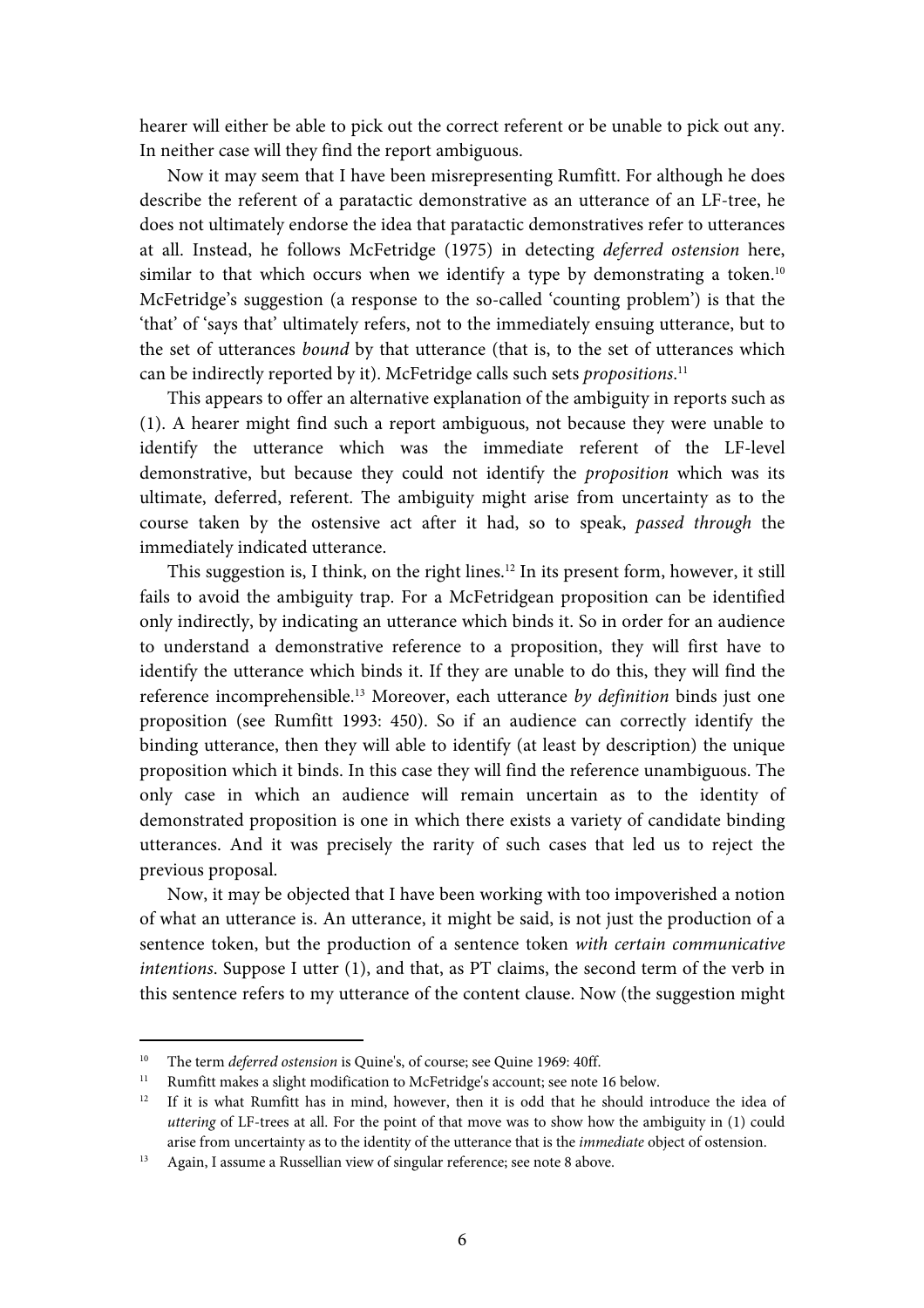go), in order for an audience properly to understand this reference, it will not be enough for them merely to identify the token action in question (to distinguish it, by its spatio-temporal location, say, from all other token actions). Rather, they will need to identify a certain canonical description of this token action – to decide whether to think of it as the utterance of a sentence intended to be interpreted in accordance with LF-tree  $S<sub>1</sub>$ , or as the utterance of a sentence intended to be interpreted in accordance with LF-tree  $S_2$ . If they are uncertain which description is appropriate, they will find the reference – and consequently my report – ambiguous.

 The problem with this suggestion, however, is to see how it can be incorporated into the paratactic theory. For PT holds that content clauses in indirect speech are demonstrated. And we cannot demonstrate items under descriptions. Provided that a hearer is able to identify a certain object, they are equipped to understand a demonstrative reference to it. That they cannot supply a canonical description of the object is irrelevant.

#### **3.**

-

The story so far is depressing. Rumfitt's attempt to hold on to the core paratactic thesis LF while avoiding the ambiguity trap has proved unsuccessful. The recurring problem has been that of finding a suitable referent for the putative demonstrative in an indirect speech report. Consider the kind of thing we want for a such a referent. If we are to avoid the ambiguity trap, then there must be a plurality of candidate referents for the demonstrative in sentences such as (1). So the referent had better not be a token utterance. Rather, we should look for deferred ostension to an abstract item of some kind. On the other hand, if PT is not to collapse into a quotational theory, the referent must not be a linguistic type, but must be contextually situated or indexed in some way. Finally, the referent cannot be a McFetridgean proposition; otherwise we fall again into the ambiguity trap.

 Is there any other kind of abstract item that might fit the bill? I think there is. Consider the action type consisting of the act of producing tokens of a particular sentence type, S, in a particular context, C. It might, for example, be the act of my producing tokens of 'Today is my birthday' on a particular day. And suppose that C is such that every possible token of S produced in C will report every other.<sup>14</sup> Call such an action type an utterance type.

 Utterance types can be identified by means of pairs of sentence types and contexts. (Note that utterance types are not identical with such pairs; they are action types.) Not every pair of sentence type and context will pick out an utterance type, of course. For there will be many sentence-context pairs of which it is not true that all possible tokens of the sentence produced in the context would report each other. (Consider for example the pair of the sentence 'It is eleven o'clock' and the current

<sup>&</sup>lt;sup>14</sup> 'Report' here is a a two-place relation between utterances, such that u reports u' just in case u could be used in a paratactic report to identify what was said by u'. The term is McFetridge's.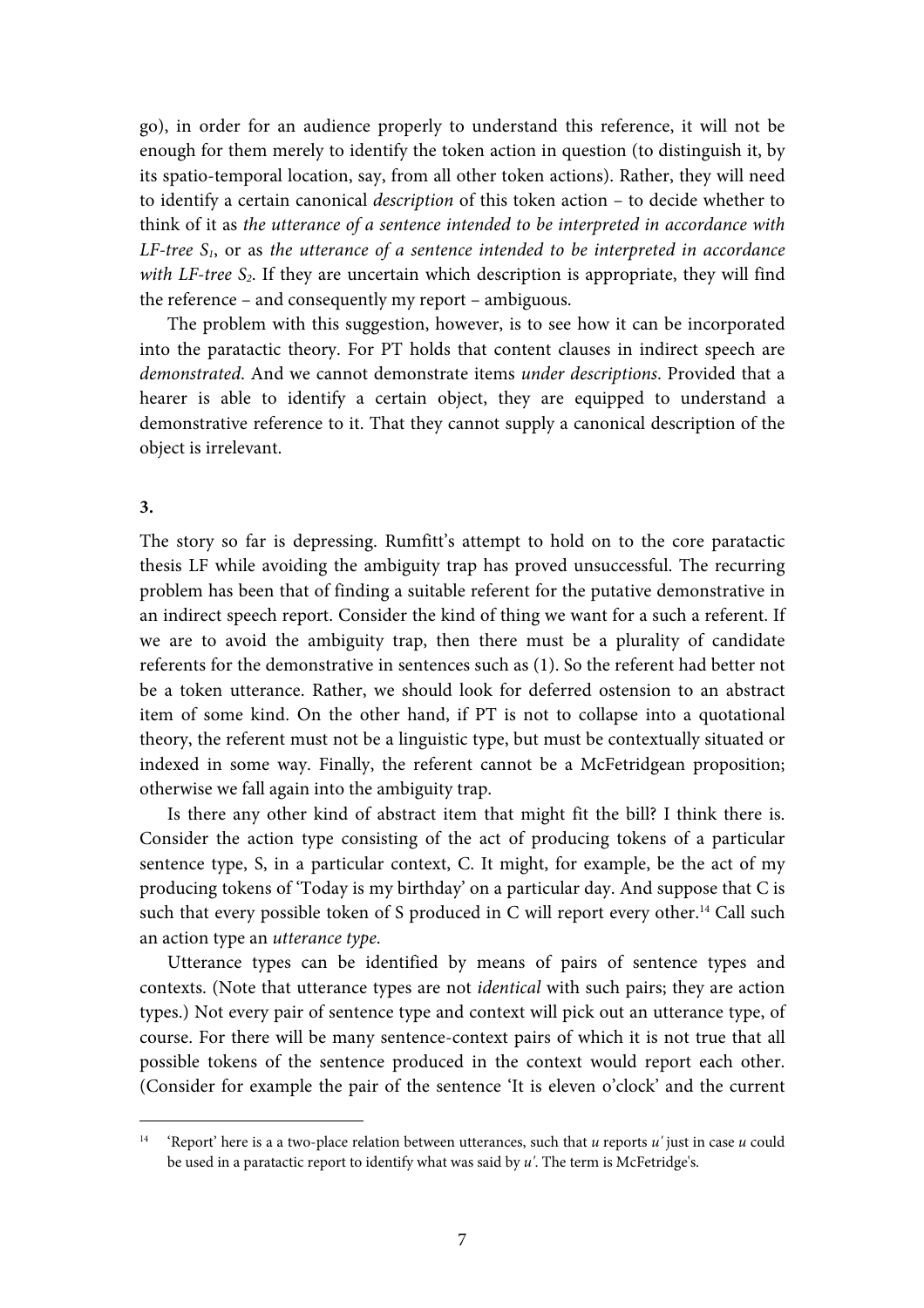day.<sup>15</sup>) Now, I want to suggest that it is utterance types that are demonstrated in indirect speech reports.

 Recall Rumfitt's story about arboreal fission. The idea was that at the level of Sstructure the content clause of an indirect speech report is structurally integrated into the report, but that at LF-level it splits off. Consider again the sentence

(9) Galileo said that the earth moves.

At S-level, the form of this report is

(10)  $\left[\frac{S_0}{N}G \text{alileo}\right] \left[\frac{V}{V} \left[\frac{V}{N} \text{alileo}\right] \left[\frac{V}{N} \left[\frac{V}{N} \text{alileo}\right] \left[\frac{V}{N} \left[\frac{V}{N} \text{alileo}\right] \left[\frac{V}{N} \left[\frac{V}{N} \text{alileo}\right] \left[\frac{V}{N} \left[\frac{V}{N} \text{alileo}\right] \left[\frac{V}{N} \left[\frac{V}{N} \left[\frac{V}{N} \right]\right] \left[\frac{V}{N} \left[\frac{V}{N} \left[\frac{V}{N}$ 

But at LF-level, Rumfitt claims, it is transformed into

(11)  $\left[\int_S[\text{NGalileo}][\text{Vp}[\text{Vsamesaid}][\text{Np}[\text{that}]]]\right]$ .

(This is the complete LF-form of the report; the content clause has fissioned.) The core idea is that at some structural level reporting clauses and content clauses are doing very different things. And this has a sort of plausibility. After all, the reporter asserts the one but not the other (except when they assert them both of course – as in 'I assert that the earth moves'). Of course, assertoric force is not a structural feature, but we might reasonably expect the systematic difference in force between reporting and content clauses to correlate with some structural feature.

 In addition, arboreal fission introduces a demonstrative into the reporting clause. Now, as we have seen, Rumfitt plays around with the idea that the referent of this demonstrative is itself something existing at the LF-level of structure – a type or token of an LF-tree generated from the content clause by the fission process. But there is no need to follow him here. We can suppose that the referent is just the speaker's utterance of the content clause – the act of producing the words 'the earth moves' in the context of the report. The fact that these words are part of a larger speech act which, at one level of structure, forms an indivisible whole, is irrelevant. The words are uttered and can be independently demonstrated.

So, there is nothing to stop us saying that

(12) Galileo said that the earth moves

has the LF form

-

(13) [Galileo samesaid that]<sub>S</sub> >u

<sup>&</sup>lt;sup>15</sup> When a sentence-context pair defines an utterance type, I shall say that the context is well-defined for the sentence.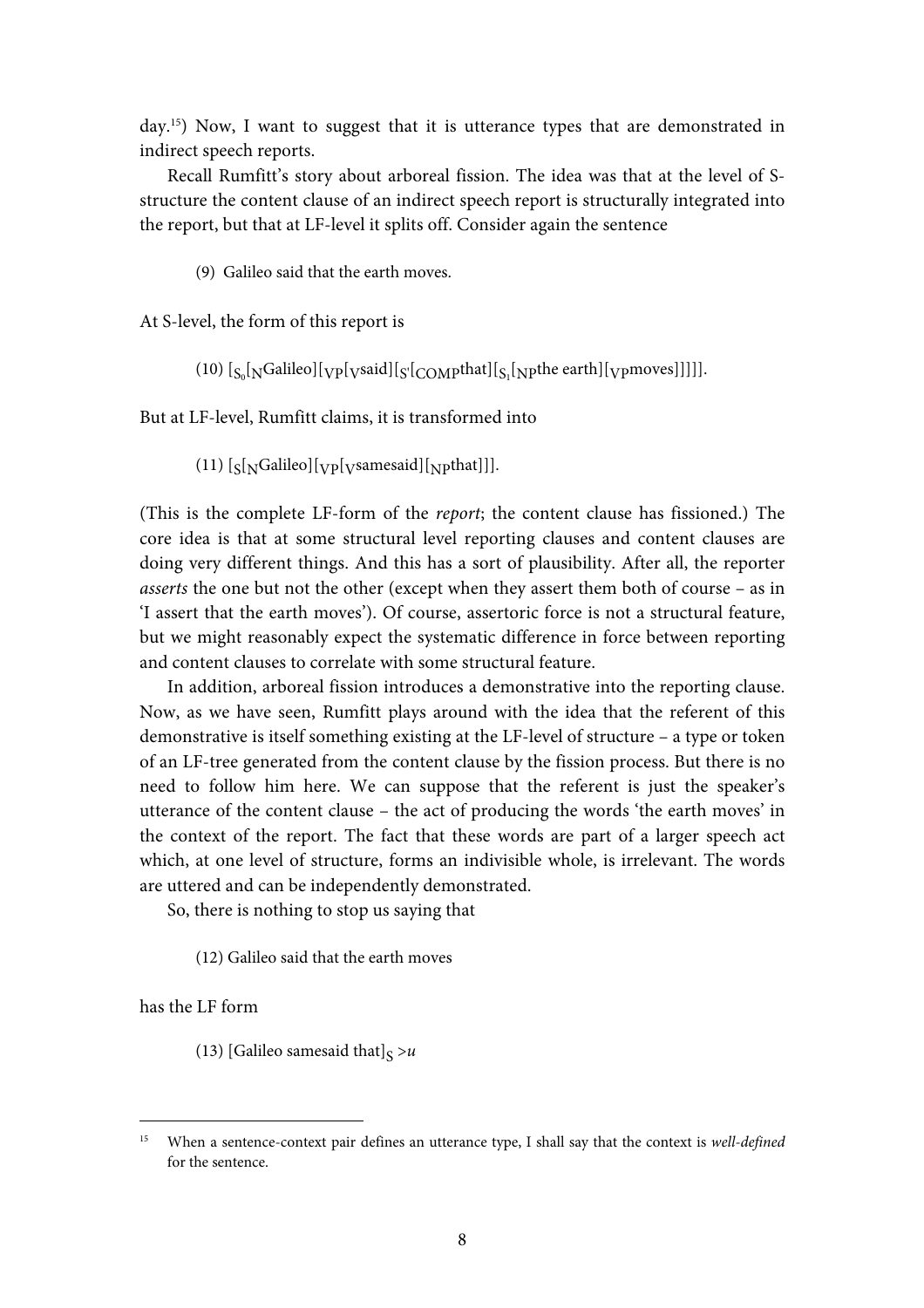where u denotes the speaker's utterance of the words 'The earth moves'. But if the demonstratum is just  $u$ , then, of course, we fall straight into the ambiguity trap. So, let us suppose that act of demonstration passes, by deferred ostension, through  $u$  to the utterance type of which  $u$  is a token. This utterance type can be picked out by the pair of the sentence type of which a token is produced in the course of uttering  $u$ , and the context C in which  $u$  is uttered. So the logical form of (12) will be:

(14) [Galileo samesaid that] $_S > U$ 

where U denotes the utterance type picked out by the pair  $\langle$  The earth moves', C $\rangle$ , and 'samesaid' is a two-place relation between a subject and an utterance type, such that 'A samesaid U' is true iff A produced an utterance  $u$  such that  $u$  reports (has the same import as) an utterance of type U. It must be stressed that (14) does not say that Galileo made an utterance of type U, but that he samesaid an utterance of that type – that is, made an utterance reportable by an utterance of that type.

 The ambiguity trap can now be circumvented in the following way. Suppose that the context which identifies an utterance type may include information about the intentions of the utterer. Then the act of uttering the sentence 'Someone heard the shooting of the hunters' with the intention that it should receive interpretation in accordance with LF-structure  $S_1$  constitutes a different utterance type from that of uttering the same sentence with the intention that it should receive interpretation in accordance with LF-structure  $S_2$ . Call these two utterance types  $U_1$  and  $U_2$ respectively. Since utterance types are abstract items,  $U_1$  and  $U_2$  will always be available for demonstration.

 Now we can explain the ambiguity in (1) as arising from uncertainty as to the route taken by the act of deferred demonstration after it passes through the utterance of the content clause. A hearer who is uncertain whether it is  $U_1$  or  $U_2$  that is ultimately being demonstrated in (1) will find the report ambiguous. For they will be uncertain whether its logical form is

(15) [John samesaid that]<sub>S</sub> >U<sub>1</sub>

or

(16) [John samesaid that] $_S > U_2$ .

# **4.**

-

That's the story, then. I think it is the only way to make PT run as a claim about logical form, while at the same time avoiding the ambiguity trap.<sup>16</sup> Let us see how it

<sup>&</sup>lt;sup>16</sup> It is notable that Rumfitt eventually arrives, though by a rather different route, at a position significantly similar to the one advocated here. We noted that he endorses McFetridge's claim that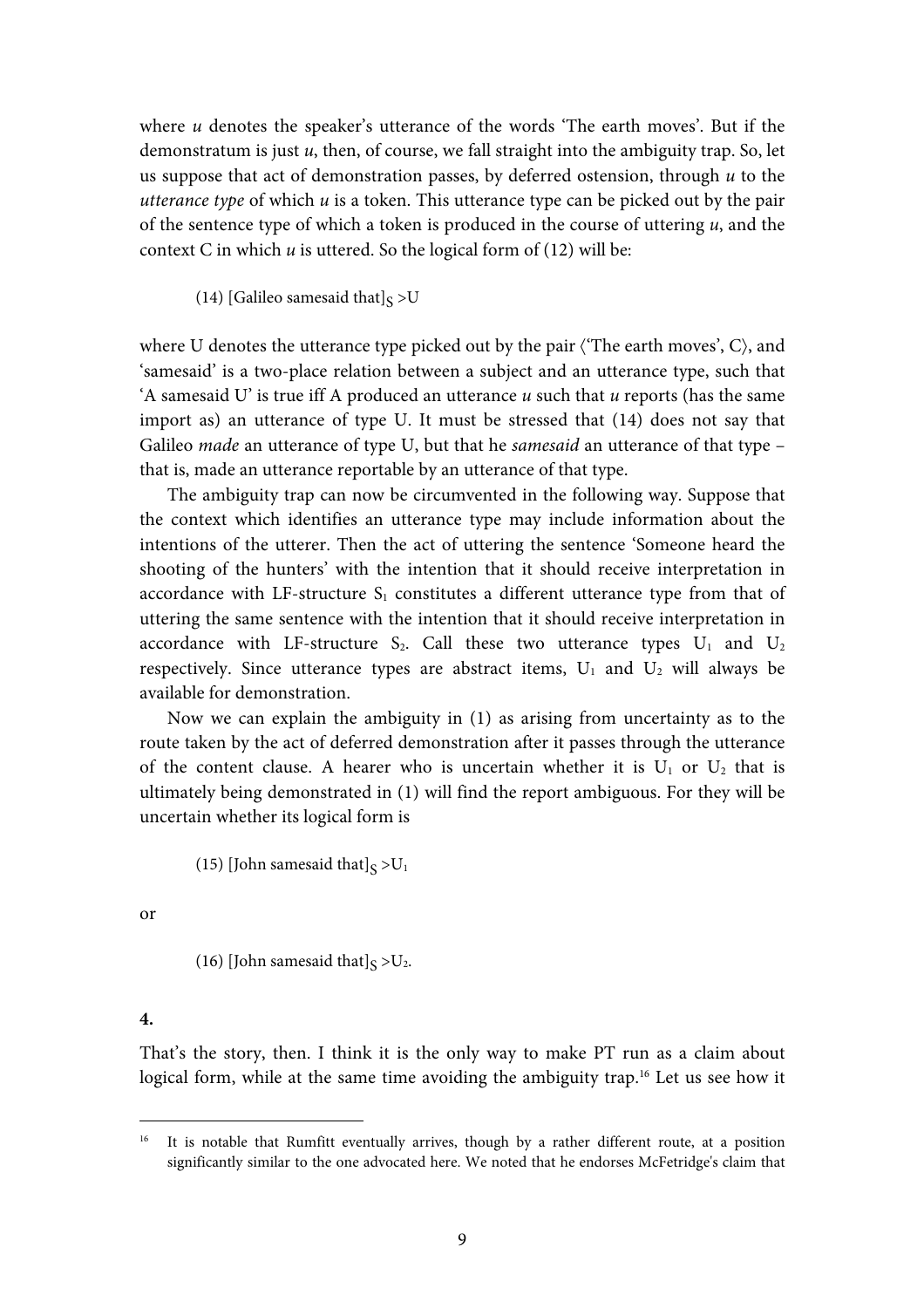fits into the wider picture. It would be unwise to claim that the account offers an especially intuitive account of the logical form of indirect discourse. But if SF is false, then *no* version of PT is going to do that.

 Does the proposal have anything going for it, beyond the fact that it saves a paratactic form for indirect discourse?<sup>17</sup> Well, PT has its virtues and the proposal retains most of them. For instance, it preserves what Davidson calls semantic innocence (the view that embedding an expression in the content clause of an indirect speech report does not change its meaning). On the present proposal, this remains true, since after fission a content clause receives interpretation as a free-standing utterance.

 Another virtue of PT was that it found semantic structure in the objects of verbs of indirect speech. This is important, of course, since by substituting for  $p$  in the schema 'A said that  $p$ ' it is possible to produce indefinitely many novel, yet readily comprehensible, sentences. Unless the substituted expressions refer to items with semantic structure, our ability to understand such sentences will be mysterious. Does this virtue survive in the present revision? – that is, do utterance types have semantic structure? I don't see why not. We can suppose that they inherit the semantic structure of their corresponding sentence types.

 Another attractive feature of PT was its ontological minimalism. It specified the truth conditions of indirect speech reports without mentioning senses, propositions or other intensional items. Our revised version is not quite so minimalist, referring as it does to action types. But these are harmless things. We can samesay the act of uttering a sentence, just as we can enjoy the act of playing chess and dislike that of getting up. It might be objected that the reference to contexts in specifying utterance types reintroduces a good deal of ontological baggage. For how can we specify contexts in a minimalist fashion – without, for example, invoking the apparatus of possibilia? There is a neat dodge we can employ here. We can think of a context as defined in terms of the reporting relations between utterances. (The reporting relation, remember, is defined in terms of the samesaying relation, which, following Davidson, we can treat as a semantic primitive.) We can think of a context for a sentence as defined by a set of axioms specifying disambiguating communicative intentions for the sentence, together with assignments to any context-dependent

-

the ultimate referent of a paratactic demonstrative is not an utterance, but the proposition bound by the immediately demonstrated utterance. Rumfitt points out that McFetridge's account fails to deal adequately with some counterfactual reports and suggests that we think of utterances as binding propositional acts instead. An utterance  $u$  is an instance of the propositional act A bound by another utterance  $u'$  iff  $u'$  either reports  $u$  or would report  $u$  if  $u$  existed. Rumfitt then introduces propositions as abstract items associated one-to-one with propositional acts. Finally he proposes that the 'that' of 'says that' refers to the proposition bound by the ensuing utterance (which, however, he still takes to be an utterance of an LF-tree; see his 1993: 447-49). Rumfitt's propositional acts have some similarities with what I call utterance types.

<sup>&</sup>lt;sup>17</sup> Saving a paratactic form for indirect speech is in itself a trivial exercise: as Blackburn once pointed out, we can just suppose that paratactic demonstratives refer to propositions (Blackburn 1975: 185).